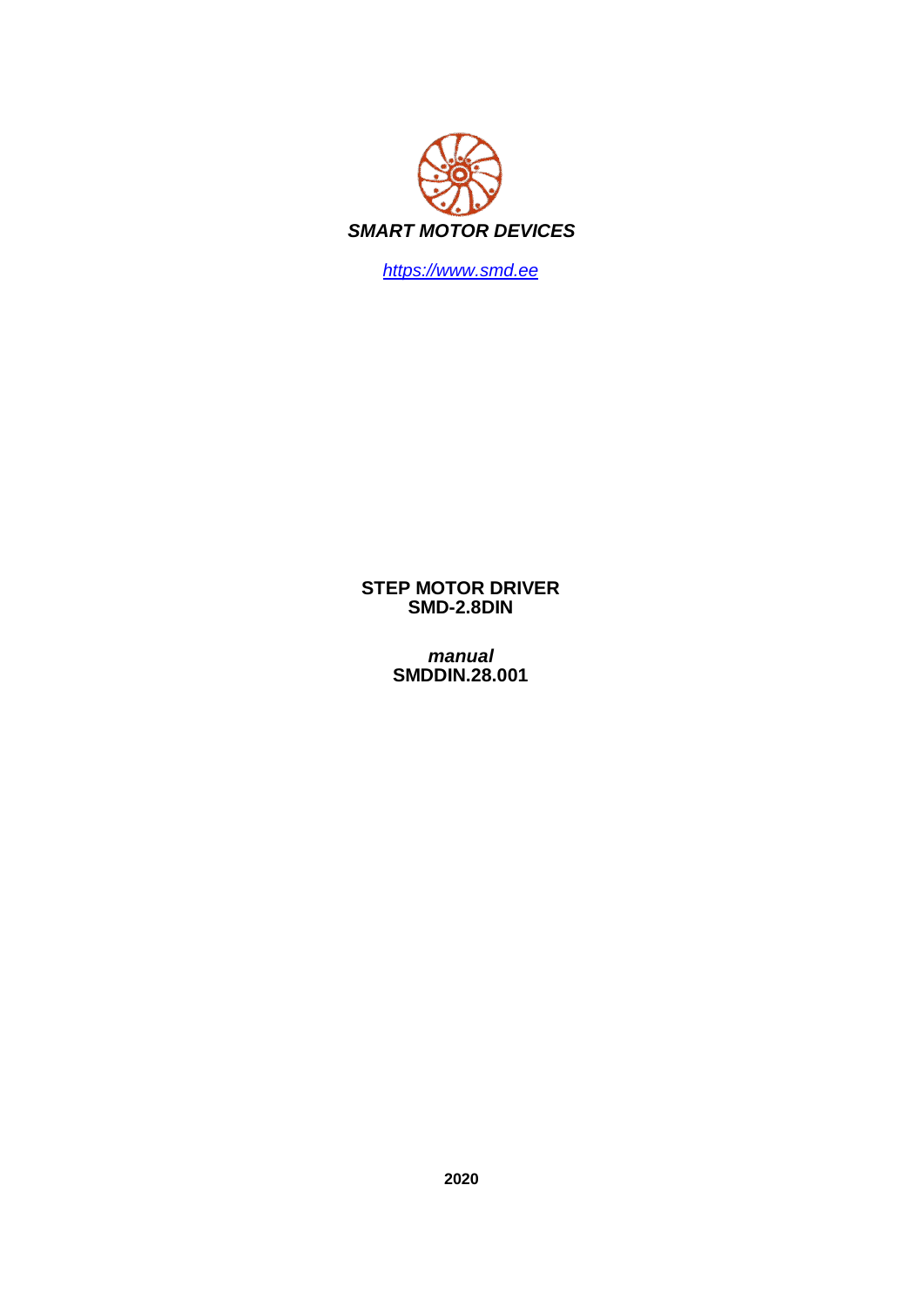

# **SMART MOTOR DEVICES** http://smd.ee

Table 1.

## **1. Product designation**

Step motor controller SMD-2.8DIN is an electronic device designed to operate with 2 or 4-phase stepper motor with maximum current per phase up to 2.8 Amp.

#### **2. Functions and possibilities**

The motion control is be carried out by logic signals "Step", "Direction" and "Enable". The motor's shaft moves one angle step (or microstep) as the driver receives one "Step" signal. One step (or microstep) executes as the front edge of the voltage pulse on the "STEP" input. Rotation direction depends on the voltage level and switches by changing voltage level on the "DIR" input. The motor can be urgent stopped by the active signal on the "EN" input. Maximum phase current and microstepping mode are set by switches at the driver frame.

Output signal FAULT is provided to control current state of the driver. Under normal operation conditions resistance between terminals «FAULT+» and «FAULT-» is about 150 – 160 Ohm. In case of alarm resistance between the terminals tends to infinity.

#### **3. Technical characteristic**

|                                                  | .                                                  |
|--------------------------------------------------|----------------------------------------------------|
| <b>Common characteristics:</b>                   |                                                    |
| Maximum output current per phase, Amp            | 2.8                                                |
| Minimum output current per phase, Amp            | 1.3                                                |
| Microstepping                                    | 1/1, 1/2, 1/4, 1/8, 1/16, 1/32, 1/64, 1/128, 1/256 |
| Power supply, VDC (stabilized)                   | 1224                                               |
| Maximum overall dimensions, mm                   | 116x100x23                                         |
| Inputs STEP, DIR, ENABLE                         |                                                    |
| High voltage level, VDC                          | $512*$                                             |
| Low voltage level, VDC                           | 01                                                 |
| Input STEP resistance, kOhm, no less             | 3                                                  |
| Inputs DIR and ENABLE resistance, kOhm, no less  |                                                    |
| Input current of control input STEP, mA          | 1, 44                                              |
| Input current of control inputs DIR и ENABLE, mA | 412                                                |
| Output «FAULT» parameters                        |                                                    |
| Signal type                                      | Opto-coupler output                                |
| Maximum voltage, VDC                             | 48                                                 |
| Maximum load current, mA                         | 50                                                 |
| Resistance at close contact, Ohm, no more        | 100                                                |

\*It is possible to apply 24VDC high level voltage on condition of using additional current limiting resistors – 3 kOhm for STEP input and 1 kOhm for the rest inputs.

## **Environmental Conditions:**

Ambient Temperature: 0…+40°C Humidity: 90% RH or less upon condition +25°C Condensation and freezing: none Pressure: 650…800 mm of mercury

Attention: when operating with high inertia loads, the output shaft of the motor can be turned by external force if it decelerates abruptly. In such cases, and also in case of long time forced shaft rotations, the motor generates back emf, which can damage output stages of the drive. In order to prevent driver to be damaged it is recommended to prevent abrupt decelerations on the motor, forced rotations of motor shaft and disconnecting motor phases or driver power supply during motor operation.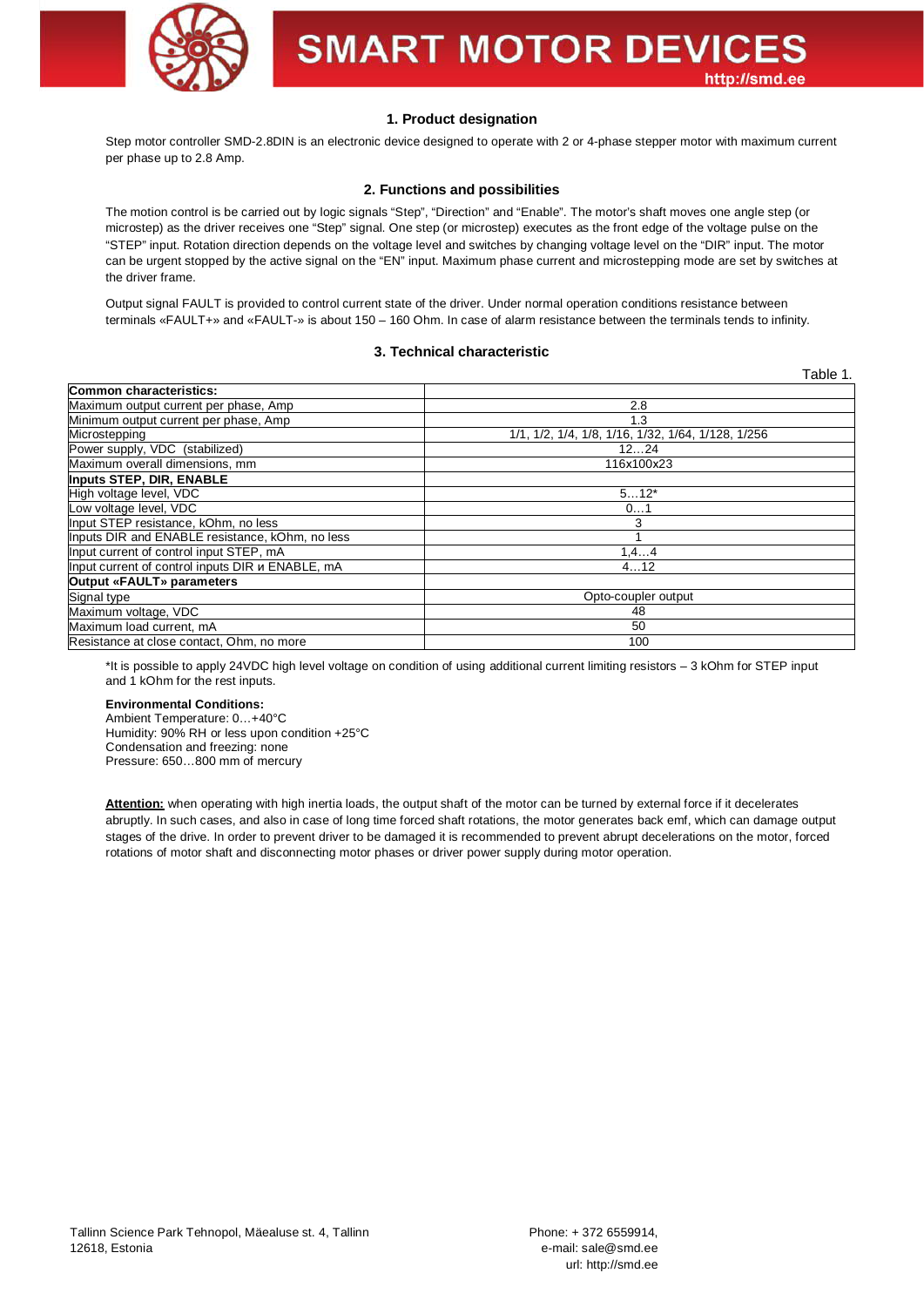

**SMART MOTOR DEVICES** http://smd.ee

**4. Connection scheme**



**5. Dimensions**